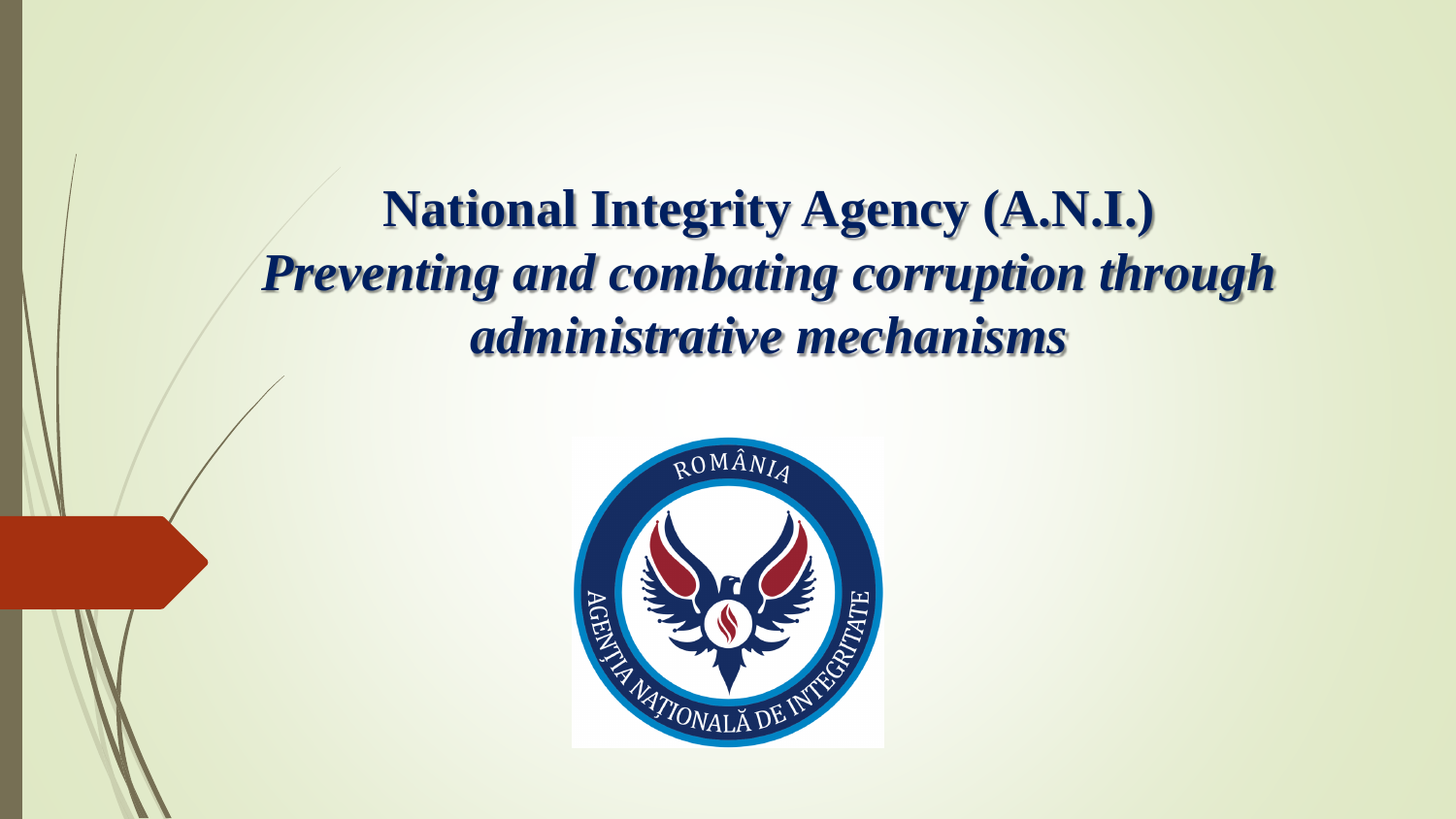#### Today's meniu

- **I.** Brief summary of ANI's activity
- **II.** ANI's findings & data
- III. PREVENT System and its impact on public tenders
- IV. Reducing paperwork through e-DAI platform
- V. Whistleblowers protection
- VI. Upcoming integrity reform in Romania

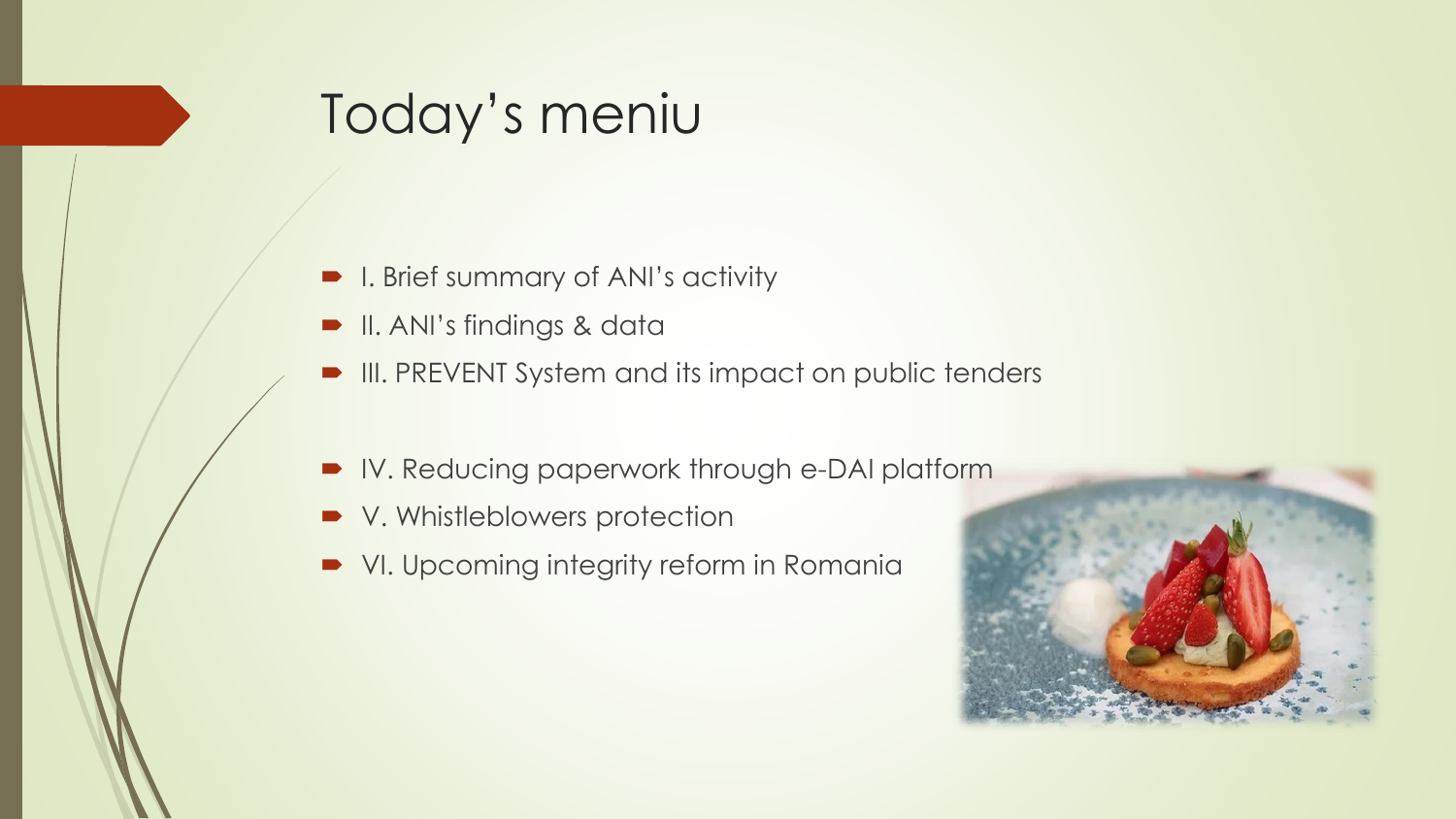# About the National Integrity Agency (Ro)

- ANI was established 15 years ago, in 2007, as **an autonomous administrative authority, under the Cooperation and Verification Mechanism (EC)**
- Institution in Romania with **exclusive competence**:
	- in managing the system of asset and interests disclosures
	- identifying, preventing and combating integrity incidents:
- **ANI's main objective**: to ensure integrity in the exercise of public offices and dignities, by evaluating:
	- assets disclosures
	- Data and information about changes in properties, incompatibilities and conflicts of interest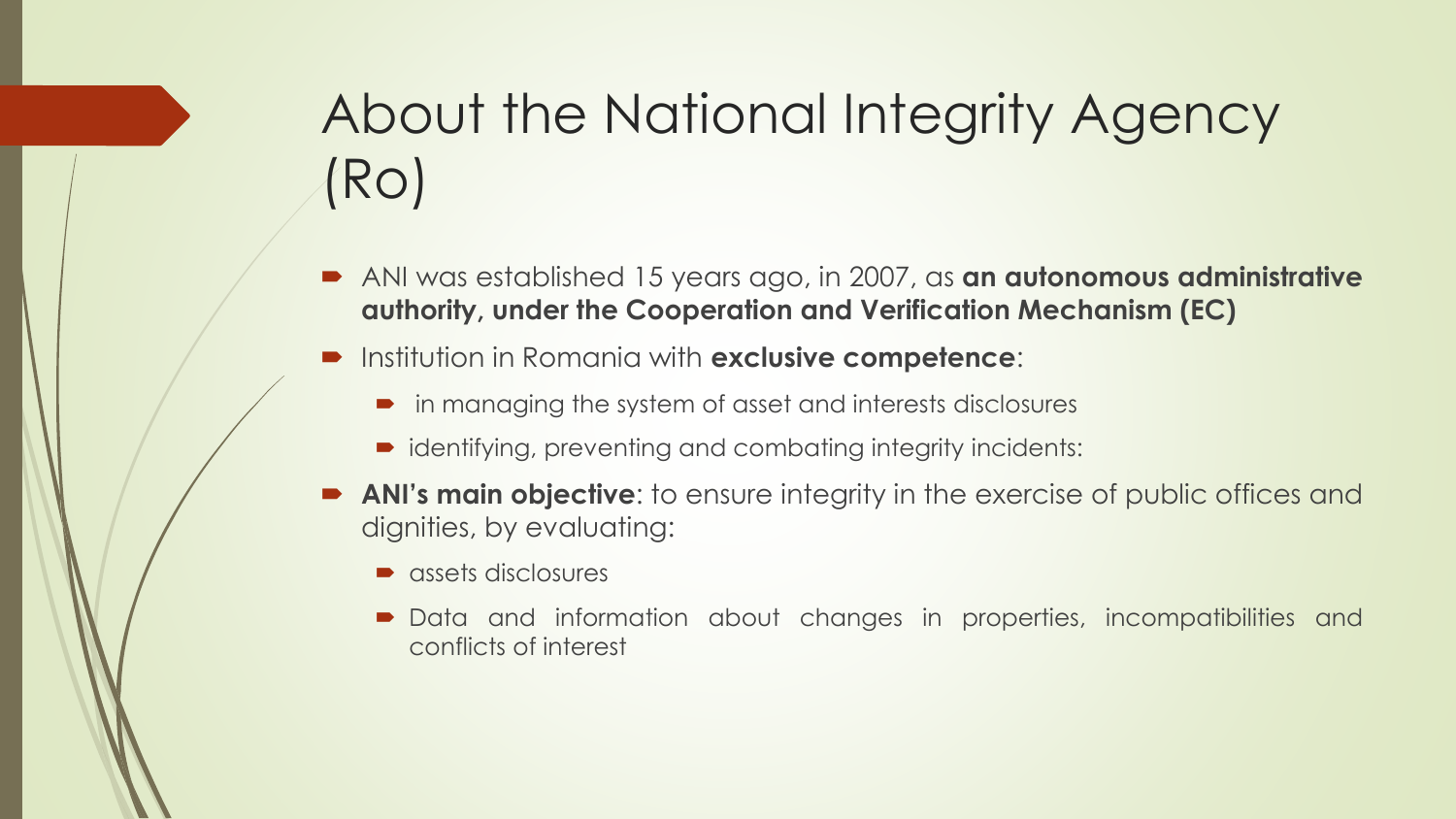#### Types of integrity incidents



- **Unjustified wealth**, defined as the difference of more than 10 000 EUR (or its equivalent in Romanian lei), between the wealth obtained during the exercise of public positions and the expenditures from the same period;
- **Conflict of interests**, which appears when the person exercising a public dignity or office has a personal interest of a patrimonial nature, which could influence the objective fulfillment of their attributions;
- **Incompatibilities**, which are defined as simultaneously holding two or more public positions or holding a public and a private office – out of which one excludes the other;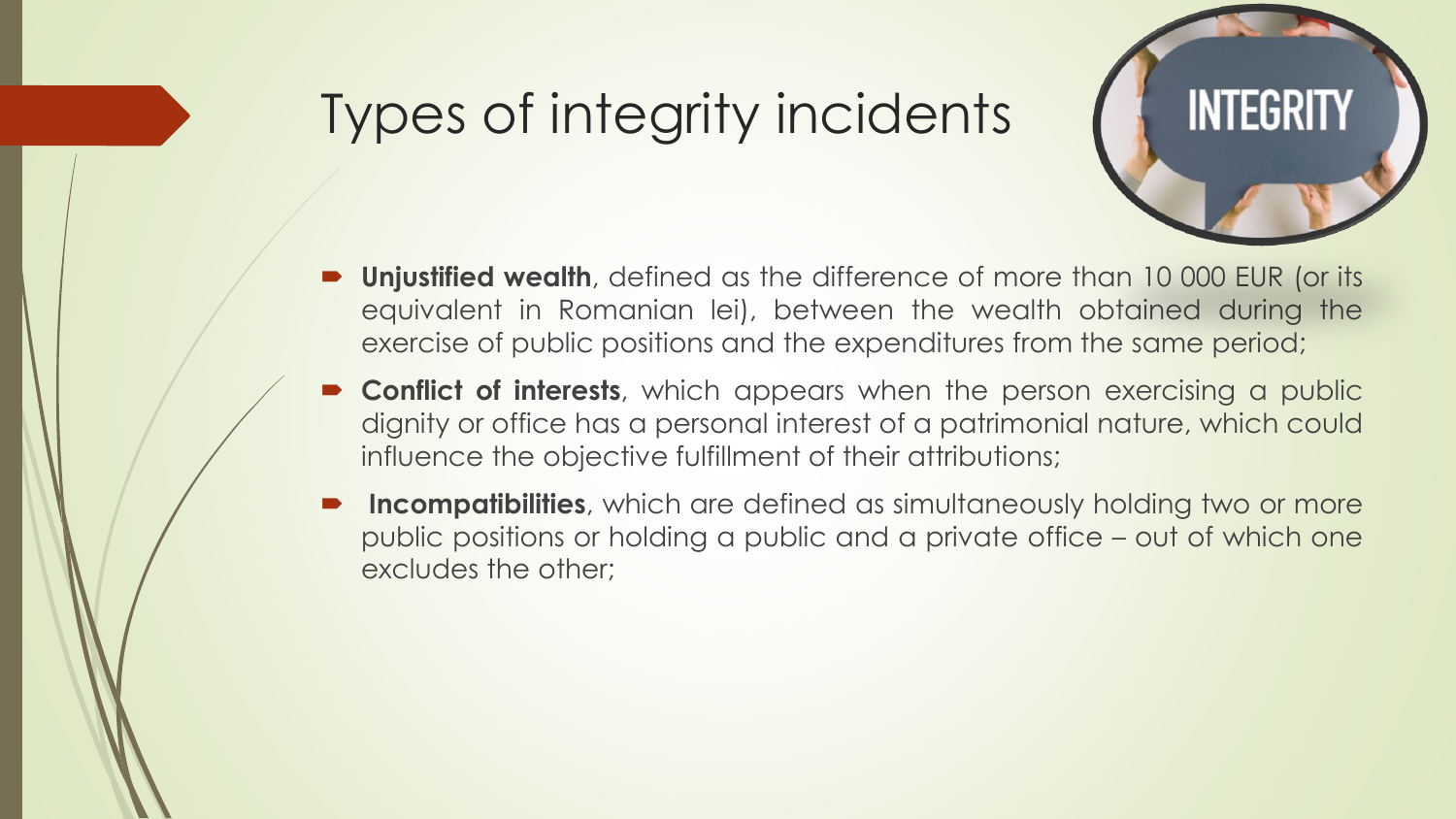#### Cases ascertained by ANI

**Total files vs ascertained cases**



**Total files Incompatibilities Incompatibilities** Incompatibilities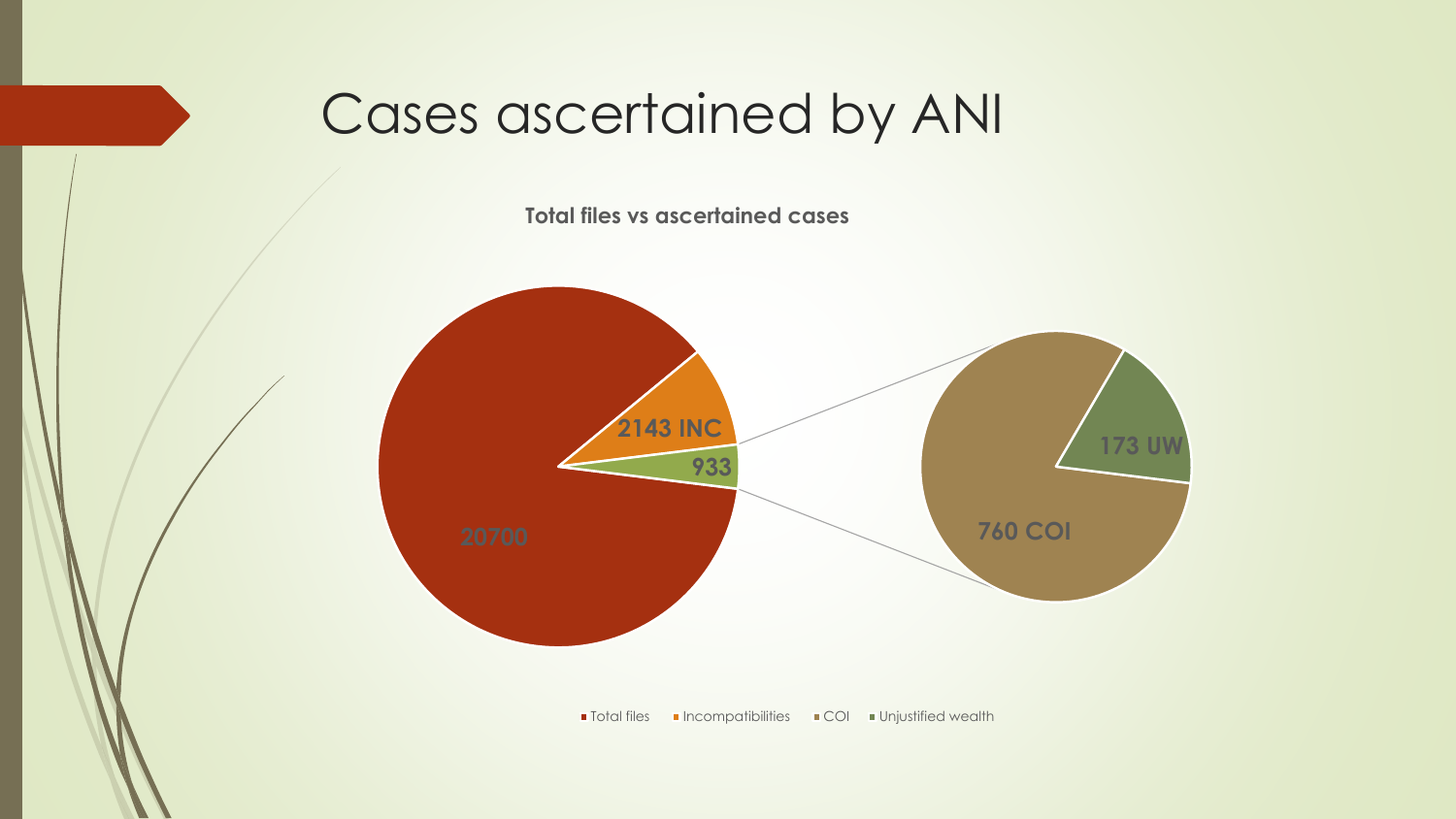## PREVENT System – or how to diminish COI in public procurement

- **PREVENT is an IT system** designed to prevent potential cases of conflict of interest which occur in public procurement procedures
- PREVENT performs **ex-ante verifications of public procurement procedures**, to detect family ties and close links between bidders and the management of contracting authorities
- If a potential COI is spotted, PREVENT issues an **Integrity Warning** and the head of the Contracting Authority MUST undertake all the necessary measures to remove the potential conflict of interest, by replacing assessment committee members or, in extreme cases, excluding the bidder.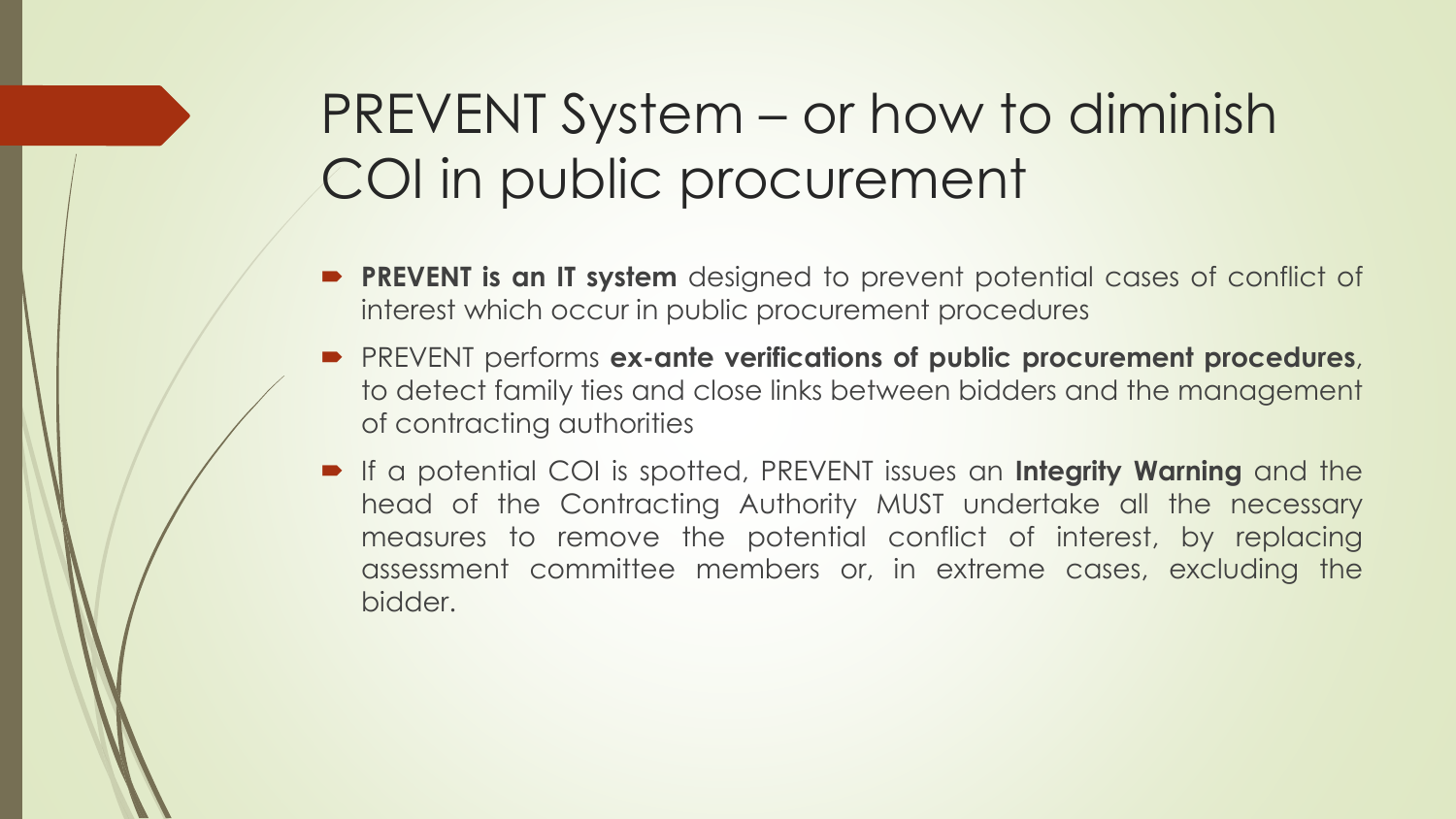

#### PREVENT Data



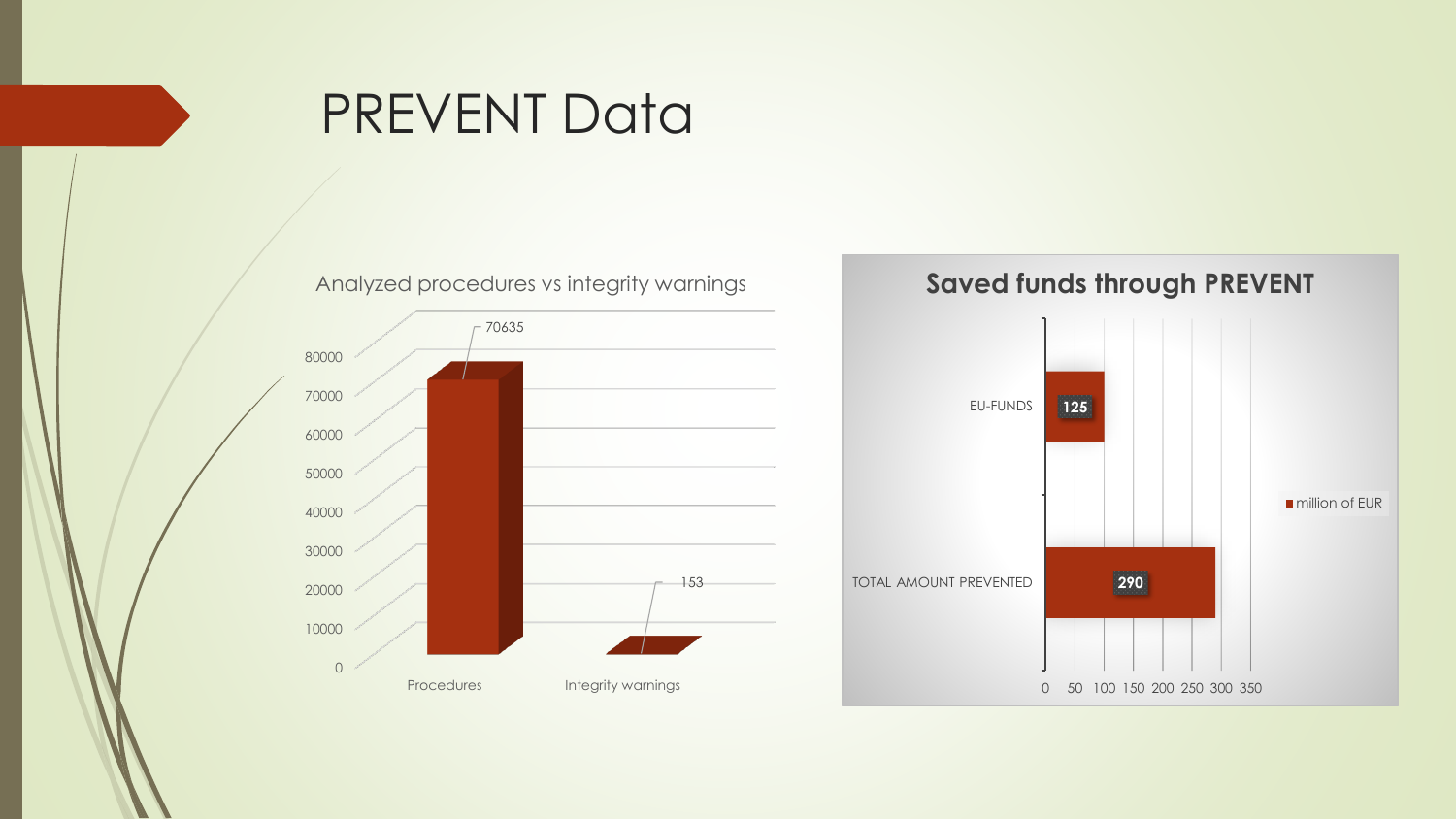### Reducing paper work through e-DAI platform

- In May 2021, ANI launched an **online platform e-DAI dedicated to the deponents**
- **By now (June 1st) :**
	- **No. of users registered as deponents: 329.000 persons**
	- **No. of institutions with at least one account created: 7.500 institutions**
	- **No. of AID submitted: 370.000**
- We expect that the **full transition to an electronic disclosure system will be completed by the end of 2022**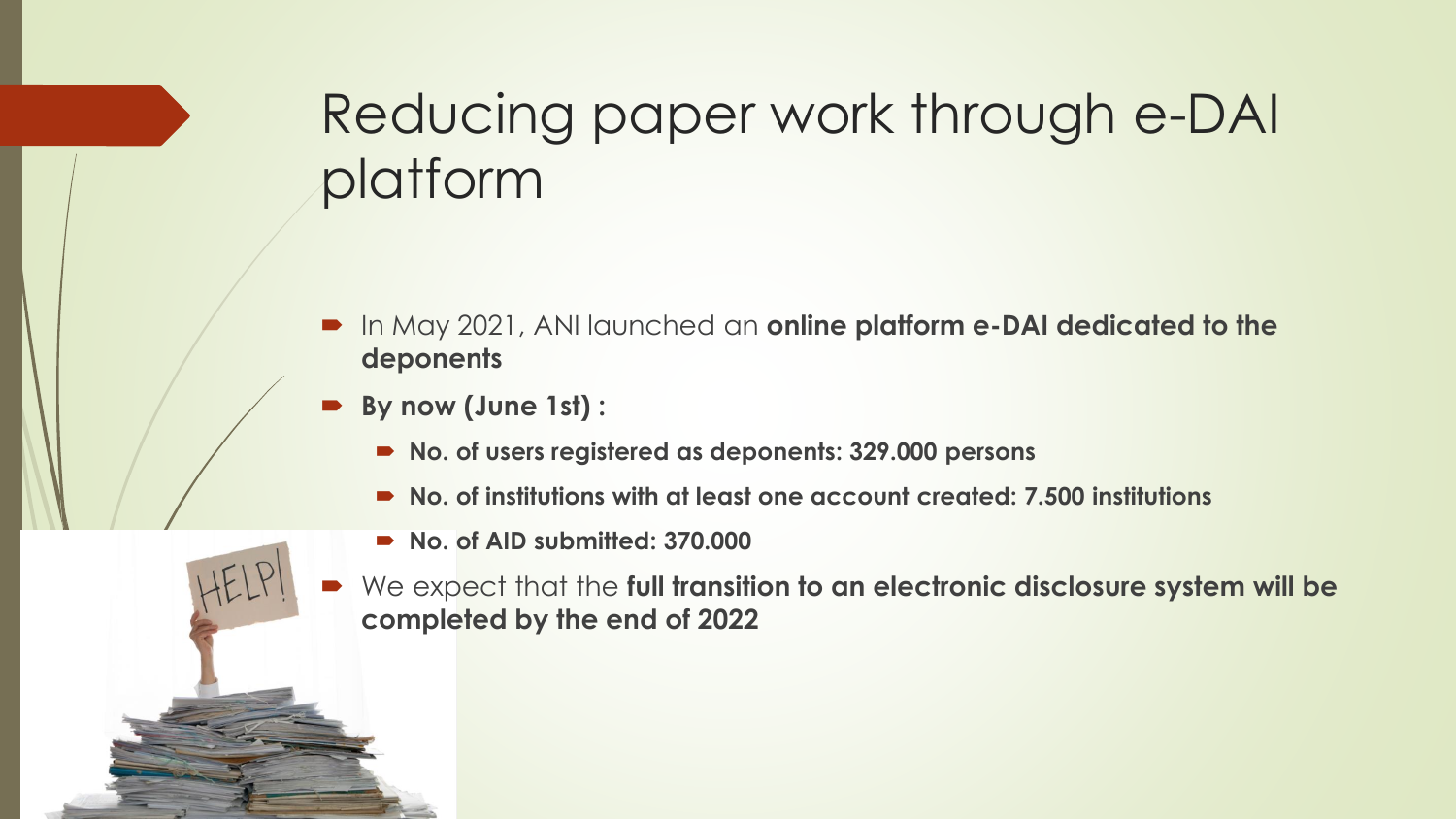### D 2019/1937 – Whistleblowers' protection

- The legislative piece to transpose in the Romanian legislation the Whistleblower Protection Directive (2019/1937) is under the Parliamentary procedures.
- The National Integrity Agency is designated as a competent authority in charge of:
	- External reporting channel
	- Collecting statistics related to the whistleblowing cases
	- Providing support to whistleblowers, but also to organizations to build their internal reporting channels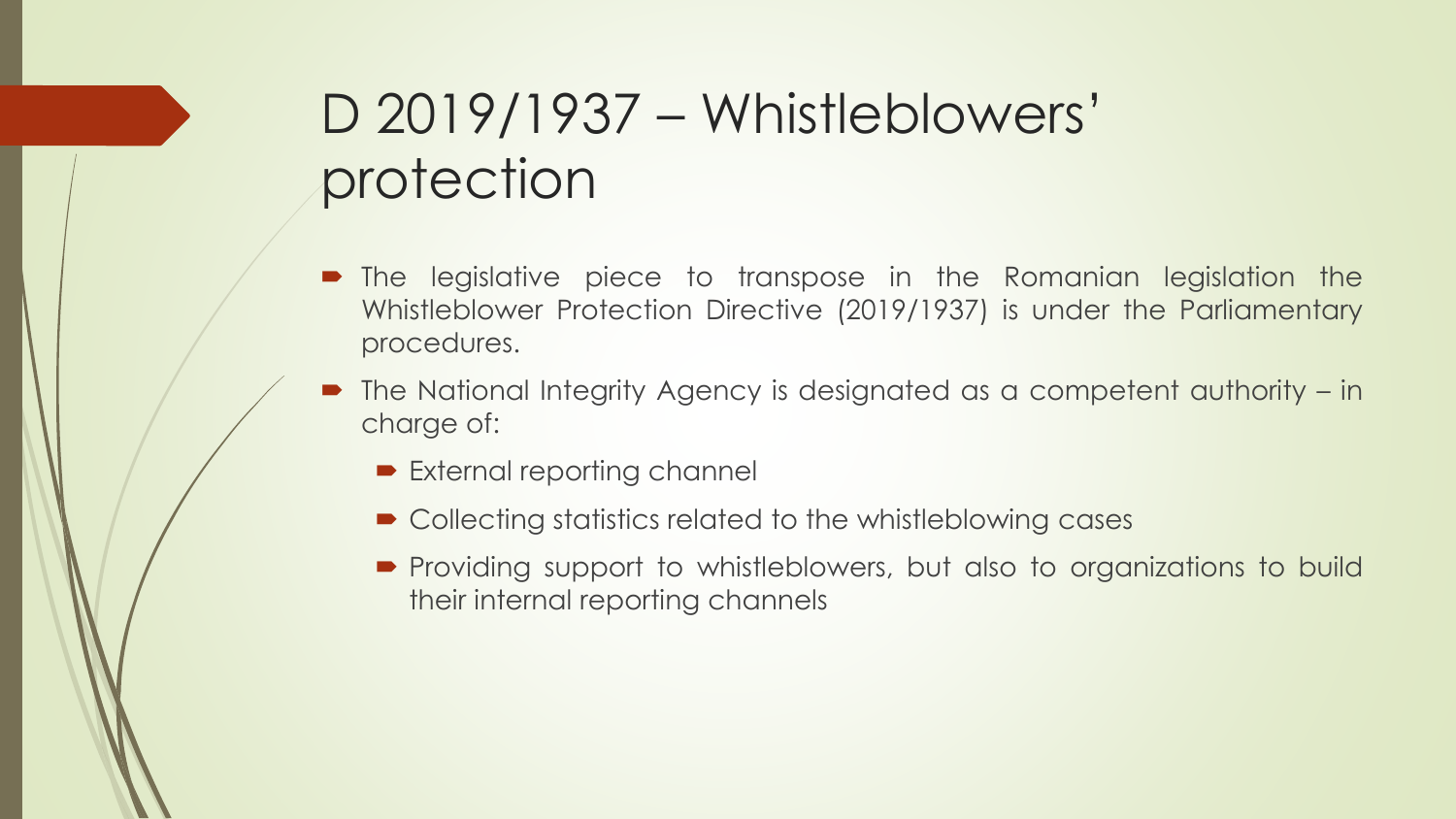## Upcoming reform on the integrity legislation

- **Reform** assumed through the Romanian Recovery and Resilience Plan;
- Project implemented together with the **Ministry of Justice & Transparency International Romania**;
- Project financed through European funds (POCA), entitled **NIAct**, which has started this year in February;
- Estimated timeframe: February 2022 August 2023;
- **Project's objective evaluate and update the Romanian legislation on the** integrity framework.
- **Ultimate goal**: to address European Commission's Rule of Law Report with regard to the "continued challenges to the legal framework for integrity and the need for stability, clarity and a robust framework".